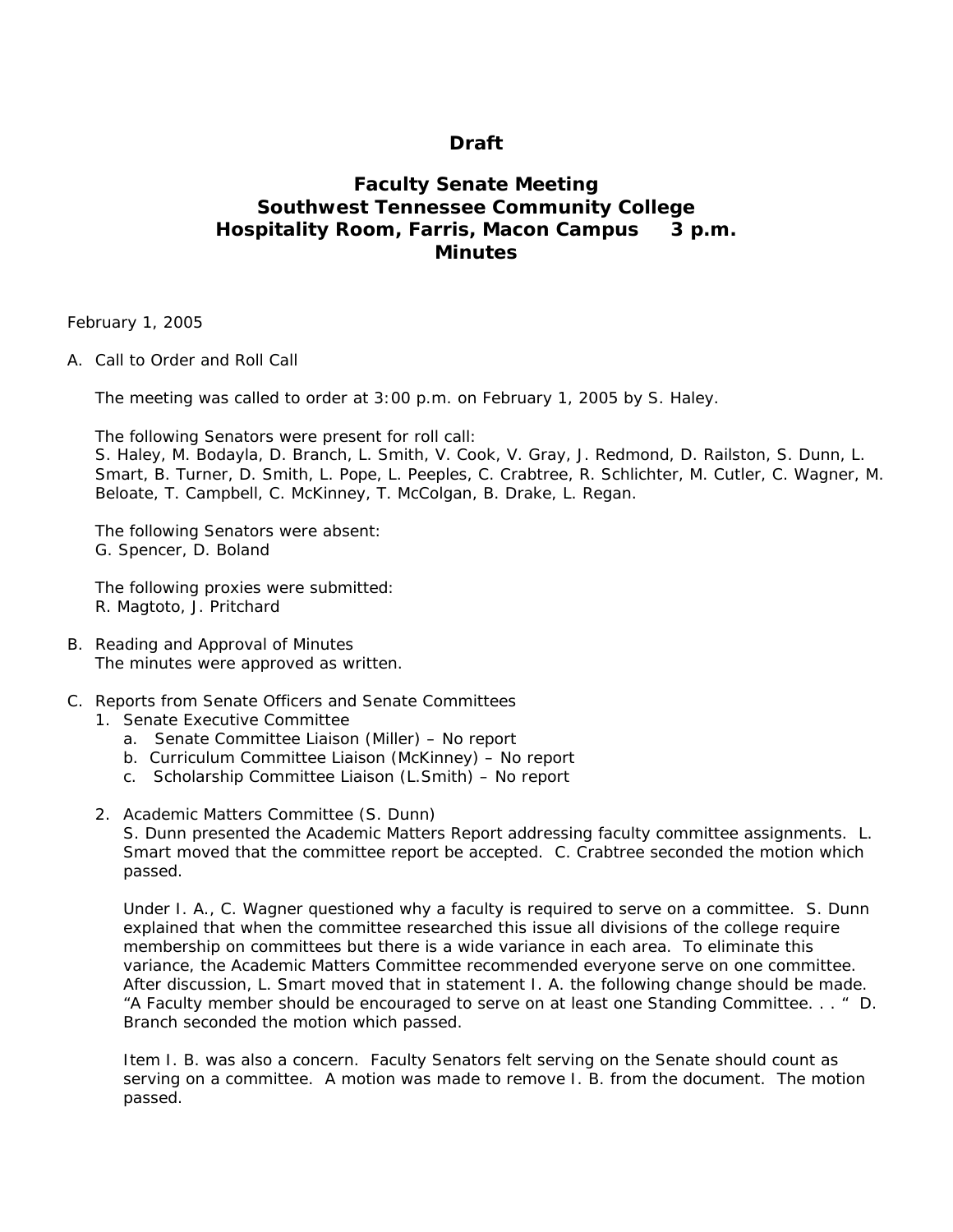- 3. Grade Appeals Committee (Shaw) No report
- 4. Faculty Handbook Committee (D. Smith) No report
- 5. Faculty Development and Evaluation Committee (Singleton) No report
- 6. Faculty Welfare Committee (C. Berry)
	- S. Haley presented the Department Chair Evaluation Form developed by the Faculty Welfare Committee. The report was accepted. Discussion followed. Is there a place for totals? S. Haley reported there is not. L. Regan recommended the document be shown to faculty if possible. After discussion, C. McKinney moved the Department Chair Evaluation Form be forwarded as submitted by the committee to Dr. Miller. L. Smart seconded the motion, which passed.
- 7. Senate Scholarship Committee No report.

The following are College Standing Committees with specific Senate Relationships:

- 8. Curriculum Committee No report
- 9. Promotion and Tenure Committee No report
- 10.Readmission Appeals Committee No report
- D. Unfinished Business:
	- 1. Salary Equity Update L. Smith

L. Smith reported that the Salary Equity Committee is not meeting anymore. The Ad Hoc Merit Pay Committee will begin looking at merit pay issues.

2. Math Issue Update – M. Beloate

M. Beloate reported that Dr. Miller has turned over issues with the "I Can Learn" program to Dr. Shotwell, who is responsible for determining what if anything will be done.

M. Beloate also reported that as a result of the Salary Equity Study, it was identified that there were differences in the salary of developmental math and regular math faculty who had the same credentials. The issue has been resolved and M. Beloate thanked the Senate and Administration for the quick resolution.

3. Marketing Update – J. Redmond

J. Redmond reported that enrollment is still down in the technology area for Spring, 2005. Program Coordinators are developing active plans to help with marketing the programs. Two areas addressed by Senators as good marketing tools not currently being used are the printed schedules and the parking sticker for the bumper.

- 4. Faculty Web Site Update J. Redmond S. Haley asked for a volunteer to coordinate information for the Faculty Web site. There were no volunteers.
- 5. Traffic Information Update S. Haley No report
- E. New Business:
	- 1. Report from Vice President of Finance Dr. Dhingra Dr. Dhingra presented a power point presentation to update the Senate on current issues at Southwest Tennessee Community College. The presentation can be viewed at: <http://internal.southwest.tn.edu/Financial%20Administration/Forms/AllItems.htm>
		- Salary Equity 82% of STCC employees received raises as result of the Salary Equity Study. Several issues need to be addressed for the future.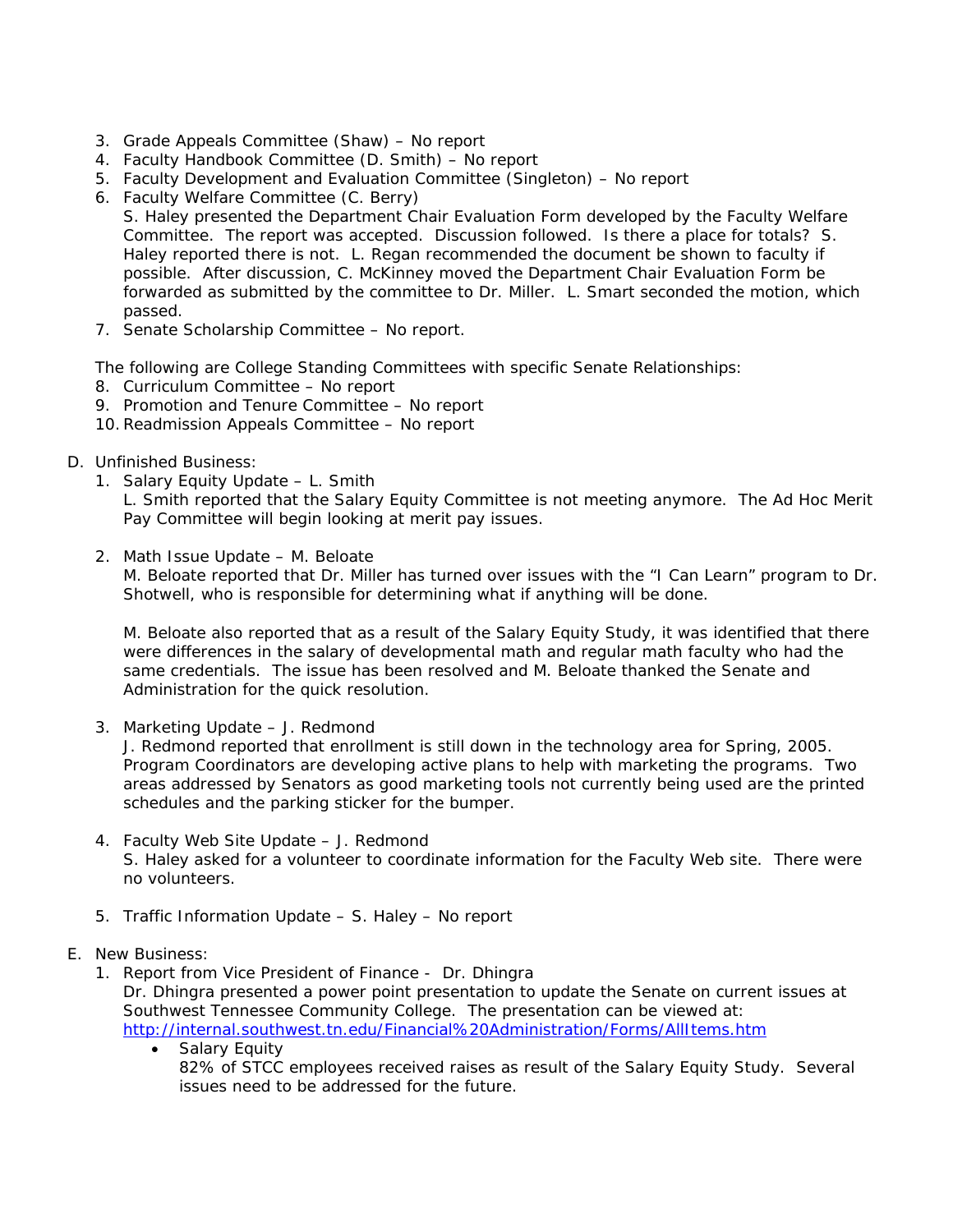- o Going forward we need to look at salary schedules competitive with peer group institutions. This is targeted for July, 2005. A peer list has been developed for all state community colleges. From our peer group we can analyze data, compare salaries for future salary schedules, etc.
- o Provide for salaries that recognize individual performance beginning July, 2005 with a merit pay system in place by July, 2006.
- o Maintain a responsible approach for compensation that recognizes Southwest Tennessee Community College's ability to pay.
- New Campus

Money was approved in the Governor's Budget to purchase land for a new campus at Shelby Drive and I-385. A planning team has been established. Money has also been added to the budget for an Administration Building and Library for the Macon Campus.

- Purchase of New Property at Union Properties being looked at for the Union Campus are 690 Linden Avenue, the Nextel Air Property on Walnut and the property across the street from Nextel.
- Campus Entries and Beautification Projects An Engineer has been contracted to design a new main entrance to the Macon Campus and 2 new entries on the Union Campus. The lake at Macon will also be enhanced.
- SCT Banner System Will be implemented shortly. It is a management system to help the institution make better decisions.
- Wireless Network Will be added to various sites on the Union and Macon campus soon.
- Surveillance System Cameras have been installed at Union and the contract should be awarded shortly for Macon to install a surveillance system.
- 911 Enhancement Project

When 911 is called the specific location of the caller on the Southwest Tennessee Community College campus will be shown. Currently the Macon address shows up regardless of where the person is located.

• College Debit Card

Will be used for door entry, money as well as many other things. Door access cards have been placed on hold in favor of the college debit card which can do multiple things.

• Search Update

VP of Student Service and Enrollment Management – Fill by June, 2005 Executive Director Of Human Resources – Fill by June, 2005 Director of Training and Development

• Building E, Union Campus Will be renovated for Middle College High School. Cost is approximately \$275,000 with TBR paying about \$190,000.

Dr. Dhingra asked for additional suggestions for project be emailed to Nat Parker and copied to him.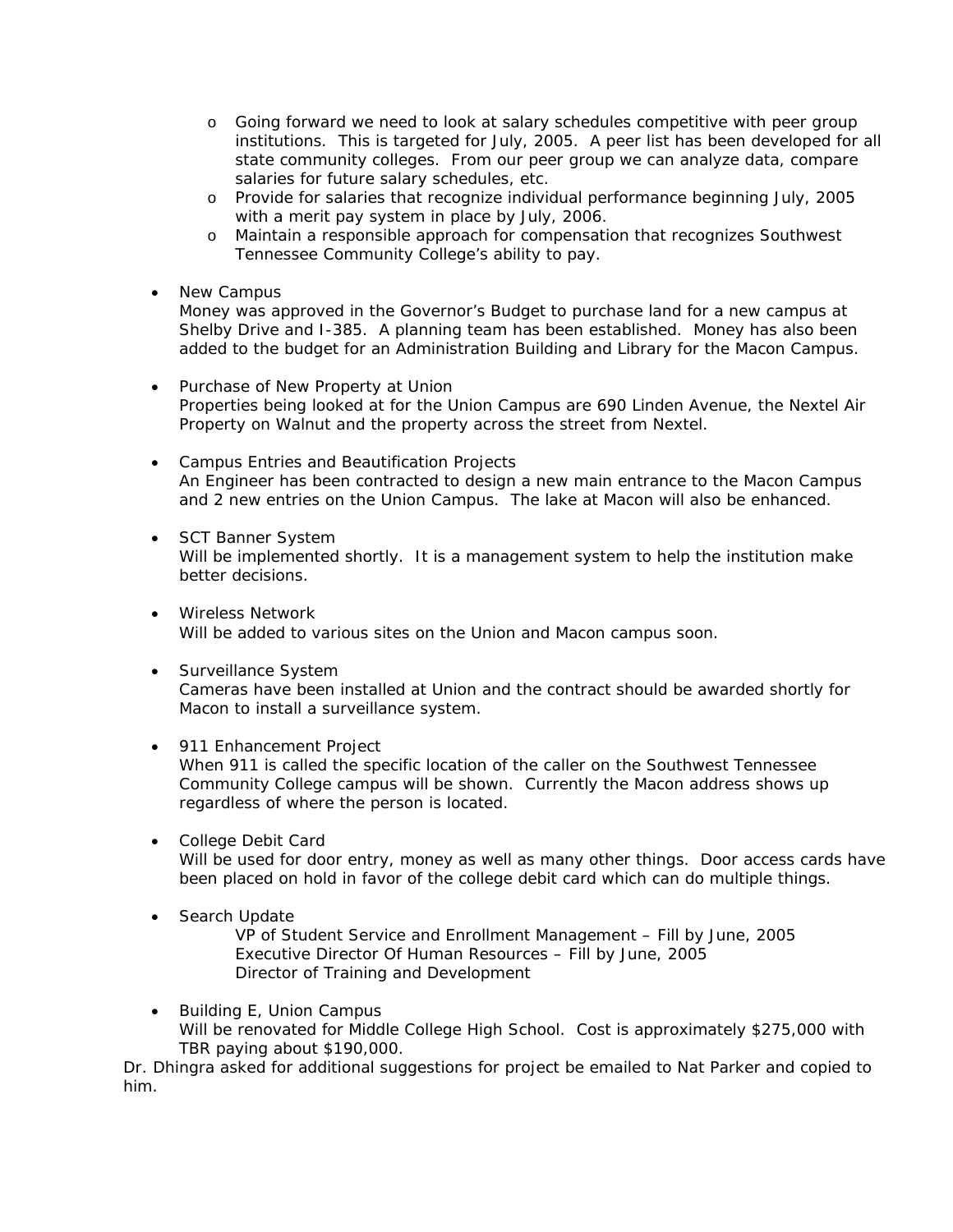2. Ad Hoc Merit Pay Committee – S. Haley

S. Haley reported that T. McColgan has agreed to chair the committee. K. Singleton will also meet with the committee. The members of the committee who volunteered are: Clair Berry, Lillie M. Jackson, Loretta McBride, Clementee Whaley, Lillie Lewis, Dagny Wright, Tamara McColgan, Anne Mitchell-Hinton, Osborne Burks. The committee needs to have something to forward by July.

- 3. Faculty Awards M. Bodayla M. Bodayla will email information to the senators about the Faculty Awards and request comments.
- 4. Faculty Senate Elections L. Smith L. Smith will email information about faculty elections as well as the timeline to senators.

### 5. Other issues

The following issues were brought up by Senators for future discussion.

- Registration assignments. Could they be reduced from 3 to 2?
- LDA Does anyone have problems with the short turn around time on LDA's?
- Advisees. Is there a standard number of advisees for each faculty? Is so, what is it?
- Why is there so much time between the date grades are due for spring (May  $9<sup>th</sup>$ ) and graduation (May 14<sup>th</sup>)? This really give faculty little time before summer school.
- Overload pay. Southwest Tennessee Community College is still below other TBR schools for overload pay. This needs to be addressed.
- Spring semester registration had many students wanting to register for classes but there were not enough sections of some classes open. Why not, especially if our numbers are down?

#### F. Adjournment

The meeting was adjourned at 5:00 p.m.

\*Senate Sharepoint Web Site: <http://internal.southwest.tn.edu/fac-senate/>

## **2004-2005 Senate**

President: Steve Haley shaley 5635 \_\_x\_\_\_

# **Division Senators:**

**Division Senators of Liberal Studies and Education - Five Seats.** Roll

(Developmental Studies, Education, Fine Arts/Language and Literature, Social and Behavioral Science/Criminal Justice)

| Mary Ann Bodayla (1yr) | mbodayla | Social Behav. Sci./Crim. Just. | 5197____x___  |
|------------------------|----------|--------------------------------|---------------|
| Doug Branch (1yr)      | dbranch  | Fine Arts/Lang. and Lit.       | 4483____x____ |
| Lilliette Smith (1yr)  | ljsmith  | Social Behav. Sci./Crim. Just. | 4125____x___  |
| Vava Cook (2yrs)       | vcook    | Education                      | 4648____x___  |
| Victoria Gray (2yrs)   | vgray    | Social Behav. Sci./Crim. Just. | 4678 x        |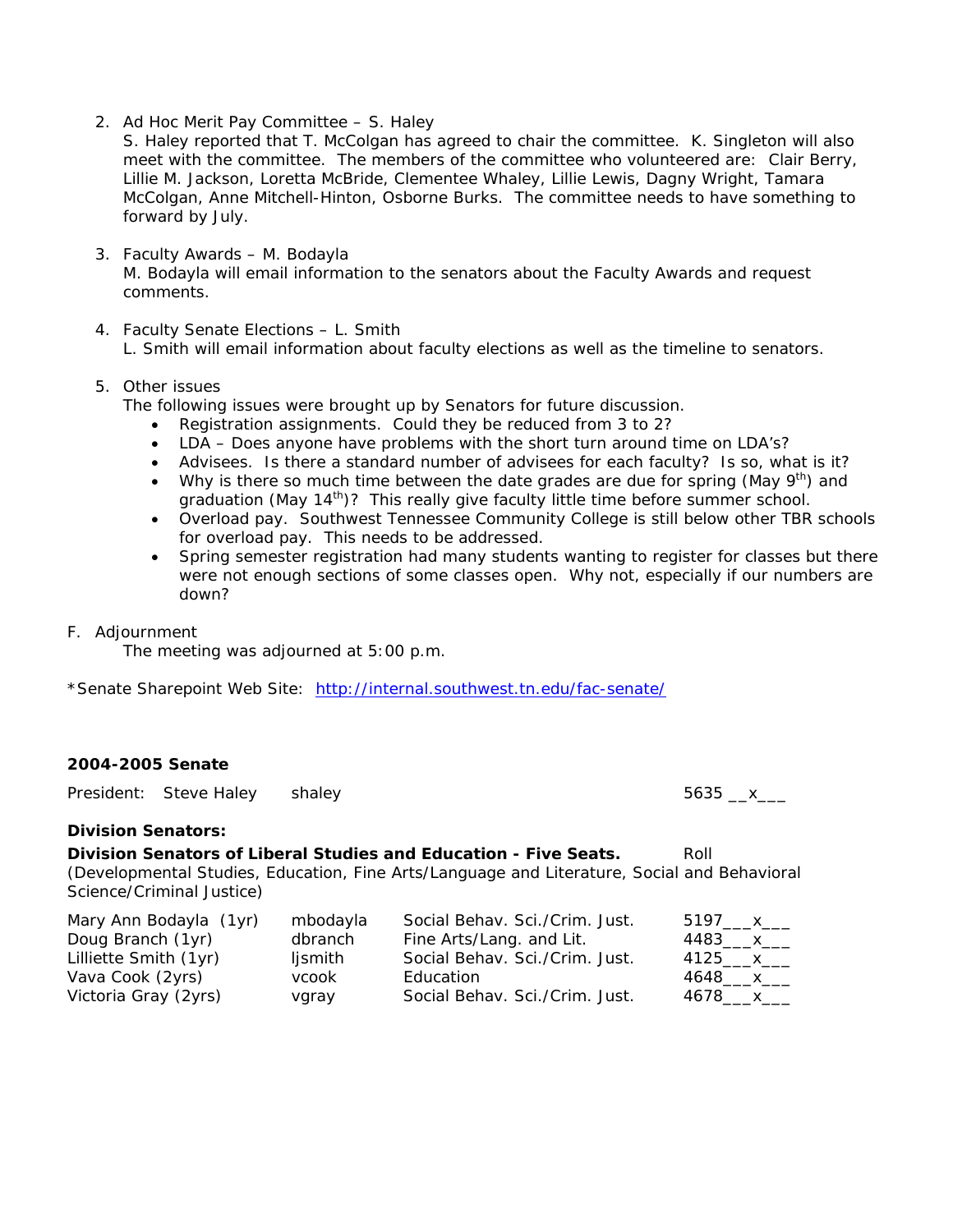## **Division Senators of Business, Career Studies and Technology - Five Seats.**

(Accountacy/Office Adm./Career Studies, Business Adm. and Paralegal Studies, Information Tech/Graphic Arts, Engineering Tech., Industrial and Environ. Tech.)

| Jerry Redmond (1yr) | jredmond      | Information Tech., Graph. Arts. | 4410 x        |
|---------------------|---------------|---------------------------------|---------------|
| Gary Spencer (1yr)  | gspencer      | Engineering Tech.               | 4404 _absent_ |
| Dale Railston (1yr) | drailston     | Indus & Environ Technologies    | 4152____x____ |
| Sarah Dunn (2yrs)   | sdunn         | Information Tech., Programming  | 4152____x____ |
| Lee Smart (2yrs)    | <b>Ismart</b> | Accountancy/ Office Adm.        | 6025____x___  |

## **Division Senators of Math, Natural Sciences, & Health Sciences - Four Seats.**

(Nursing, Mathematics, Natural Sciences, Allied Health)

| Bill Turner (1yr)  | wturner      | <b>Mathematics</b>      | 6023 x        |
|--------------------|--------------|-------------------------|---------------|
| Doug Smith (2yrs)  | dsmith       | <b>Natural Sciences</b> | 5128____x____ |
| Linda Pope (2yrs)  | <i>lpope</i> | Allied Health           | 5056 x        |
| Roma Magtoto (1yr) | rmagtoto     | Nursing                 | 5435_Proxy___ |

#### **Department Senators:**

**Division: Business, Career Studies & Tech.** 

#### **Departments:**

- **a. Accountancy, Office Admin. & Career Studies**
- **b. Administration & Paralegal Studies**
- **c. Info. Tech. & Graphic Arts Tech.**
- **d. Engineering Technologies**
- **e. Indus & Environ Technologies**

| Leslie Peeples (1yr)    | <i>lpeeples</i> | Accountancy/ Office Adm.        | 4006__x___  |
|-------------------------|-----------------|---------------------------------|-------------|
| Christy Crabtree (1yr)  | ccrabtree       | Business Adm. and Paralegal St. | 4668__x____ |
| Roger Schlichter (2yrs) | rschlichter     | Information Tech./Graphic Arts  | 4144__x____ |
| Max Cutler (1yr)        | mcutler         | Engineering Tech.               | 4166___x__  |
| Carl Wagner (1yr)       | cwagner         | Industrial and Environ. Tech.   | 4160 x      |

#### **Division: Liberal Studies & Education**

#### **Departments:**

- **a. Developmental Studies**
- **b. Fine Arts, Languages, and Literature**
- **c. Education**

#### **d. Social & Behavioral Science/ Criminal Justice**

| Mickey Beloate (2yrs) | mbeloate   | Developmental Studies                          | 6015 x____ |
|-----------------------|------------|------------------------------------------------|------------|
| John Pritchard (2yrs) | jpritchard | Fine Arts/Language and Literature 5645_Proxy__ |            |
| Toni Campbell (2yrs)  | tcampbell  | Education.                                     | 5353 x     |
| Clark McKinney (2yrs) | cmckinney  | Social Behav. Sci./Crim. Just                  | 4574 x     |